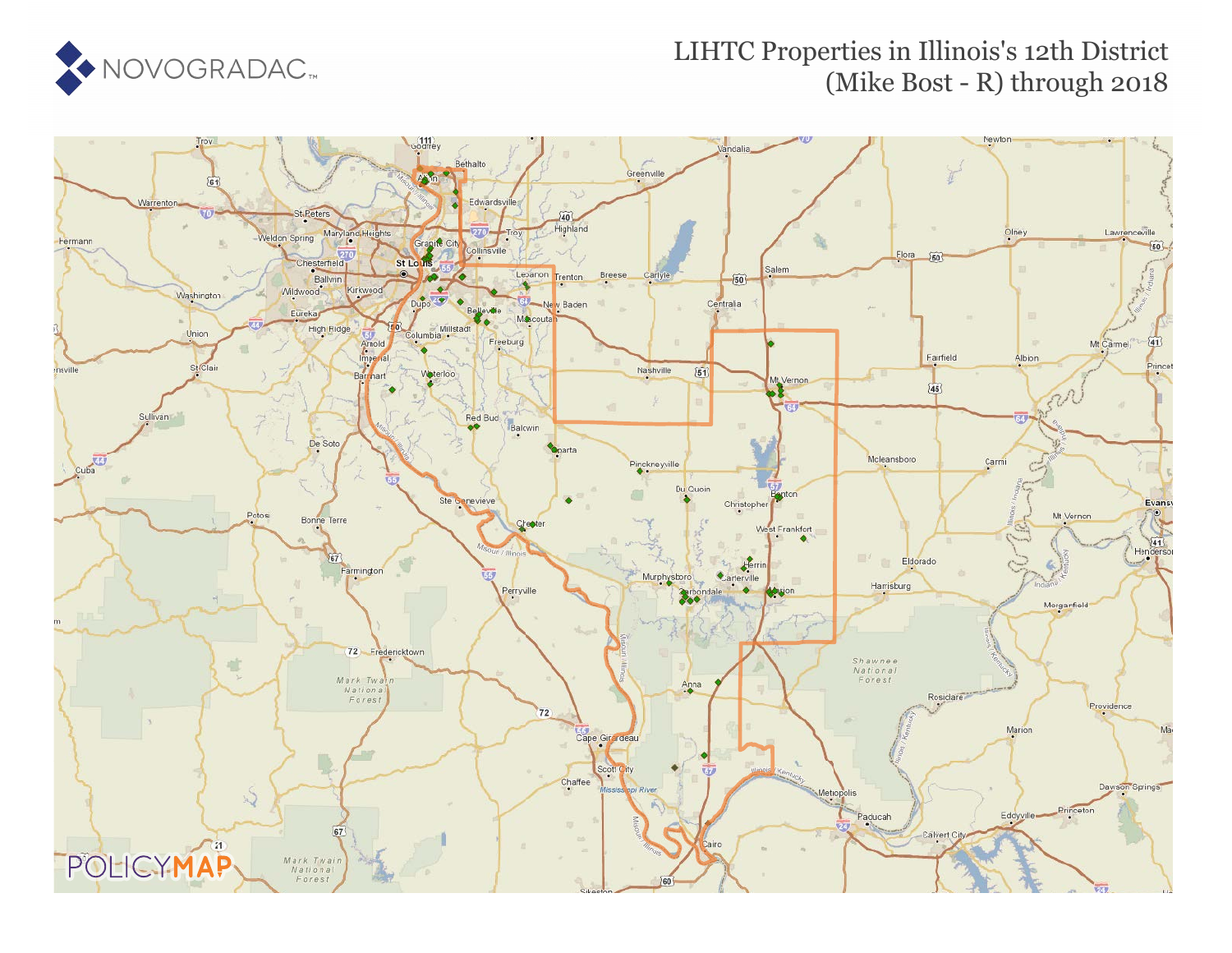| <b>Project Name</b>                                     | <b>Address</b>                                  | <b>City</b>     | <b>State</b> | <b>Zip Code</b> | Nonprofit<br><b>Sponsor</b> | <b>Allocation</b><br>Year | <b>Annual</b><br><b>Allocated</b><br><b>Amount</b> | <b>Year Placed</b><br>in Service | <b>Construction Type</b> | <b>Total</b><br><b>Units</b> | Low<br><b>Income</b><br><b>Units</b> | <b>Rent or</b><br><b>Income</b><br><b>Ceiling</b> | <b>Credit</b><br>Percentage Bond               | Tax-<br><b>Exempt</b> | <b>HUD Multi-</b><br>Family<br><b>Financing/Rental</b><br><b>Assistance</b> |
|---------------------------------------------------------|-------------------------------------------------|-----------------|--------------|-----------------|-----------------------------|---------------------------|----------------------------------------------------|----------------------------------|--------------------------|------------------------------|--------------------------------------|---------------------------------------------------|------------------------------------------------|-----------------------|-----------------------------------------------------------------------------|
| MCCARRON #2                                             | 120 COUNTRY<br>$\mathbf{R}\mathbf{D}\mathbf{G}$ | <b>COLUMBIA</b> | $\rm IL$     | 62236           | No                          | 1991                      | \$8,886                                            | 1992                             | New Construction         | $\boldsymbol{2}$             | $\mathbf{2}$                         | $60\%$ AMGI                                       | $30\,\%$ present $\,$ No value                 |                       |                                                                             |
| <b>LEBANON APTS I</b>                                   | 410<br>SUMMERFIELD LEBANON<br><b>ST</b>         |                 | IL.          | 62254           | No                          | 1991                      | \$32,114                                           | 1992                             | <b>New Construction</b>  | 24                           | 24                                   | 60% AMGI                                          | $30\,\%$ present $\,$ No value                 |                       |                                                                             |
| CHESTERTON MANOR 1420 CT ST                             |                                                 | <b>CHESTER</b>  | IL           | 62233           | No                          | 1991                      | \$29,450                                           | 1993                             | <b>New Construction</b>  | 24                           | 24                                   | 60% AMGI                                          | $30\,\%$ present $\,$ No value                 |                       |                                                                             |
| <b>RED BUD APTS</b>                                     | 225 LOCKWOOD $\,$ RED BUD<br>DR                 |                 | IL           | 62278           | No                          | 1993                      | \$25,504                                           | 1993                             | <b>New Construction</b>  | 20                           | 20                                   | 60% AMGI                                          | $30\,\%$ present $\,$ No value                 |                       |                                                                             |
| STEELEVILLE ASSOC I                                     | 801 LOCKWOOD STEELEVILLE<br><b>CT</b>           |                 | IL           | 62288           | No                          | 1991                      | \$20,525                                           | 1993                             | <b>New Construction</b>  | 16                           | 16                                   | 60% AMGI                                          | $30\,\%$ present $\,$ No value                 |                       |                                                                             |
| SMITH CORBIN APTS                                       | 1413 N LINCOLN BENTON<br>DR                     |                 | IL           | 62812           | No                          | 1993                      | \$22,953                                           | 1994                             | <b>New Construction</b>  | 18                           | 18                                   | 60% AMGI                                          | $30\,\%$ present $\,$ No value                 |                       |                                                                             |
| <b>CHESAPEAKE APTS</b>                                  | 202<br>CHESAPEAKE<br>DR                         | <b>MARION</b>   | IL           | 62959           | No                          | 1994                      | \$88,303                                           | 1995                             | <b>New Construction</b>  | 24                           | 24                                   | $60\%$ AMGI                                       | $70$ % present $\,$ No $\,$ value $\,$         |                       |                                                                             |
| <b>VALMEYER SENIOR</b><br><b>APTS</b>                   | 100 E<br><b>WOODLAND</b><br>RDG                 | <b>VALMEYER</b> | IL           | 62295           | No                          | 1994                      | \$44,714                                           | 1995                             | <b>New Construction</b>  | 24                           | 24                                   | 60% AMGI                                          | $30\,\%$ present $\,$ No value                 |                       |                                                                             |
| SOUTHERN ILLINOIS 1886 NATHAN<br>MANORS (PROJECT B) AVE |                                                 | MASCOUTAH       | IL           | 62258           |                             | 1994                      | \$12,593                                           | 1995                             | Not Indicated            | $\overline{4}$               | $\overline{4}$                       |                                                   | Not<br>Indicated                               |                       |                                                                             |
| <b>GARDEN GLEN APTS</b>                                 | 1401 S 34TH ST MT VERNON                        |                 | IL           | 62864           | No                          | 1994                      | \$780,390                                          | 1996                             | <b>New Construction</b>  | 150                          | 141                                  | 60% AMGI                                          | <b>Both 30%</b><br>and 70%<br>present value    | No                    |                                                                             |
| CACHE VALLEY APTS 751 ULLIN AVE ULLIN                   |                                                 |                 | IL           | 62992           | Yes                         | 1996                      | \$279,185                                          | 1997                             | <b>New Construction</b>  | 40                           | 40                                   | 60% AMGI and 70%                                  | <b>Both 30%</b><br>present value               | No                    |                                                                             |
| JACKSON STREET APTS 1727 W MAIN ST CARBONDALE           |                                                 |                 | IL           | 62901           | $\rm\thinspace No$          | 1996                      | \$309,910                                          | 1997                             | <b>New Construction</b>  | 48                           | 48                                   | 60% AMGI                                          | <b>Both 30%</b><br>and $70\%$<br>present value | No                    |                                                                             |
| MONROE COUNTY<br><b>APTS</b>                            | 230 BRADFORD WATERLOO<br>${\rm LN}$             |                 | IL.          | 62298           | $\rm \bf No$                | 1995                      | \$87,767                                           | 1997                             | <b>New Construction</b>  | 14                           | 14                                   | <b>50% AMGI</b>                                   | $70\,\%$ present $\,$ No value                 |                       |                                                                             |

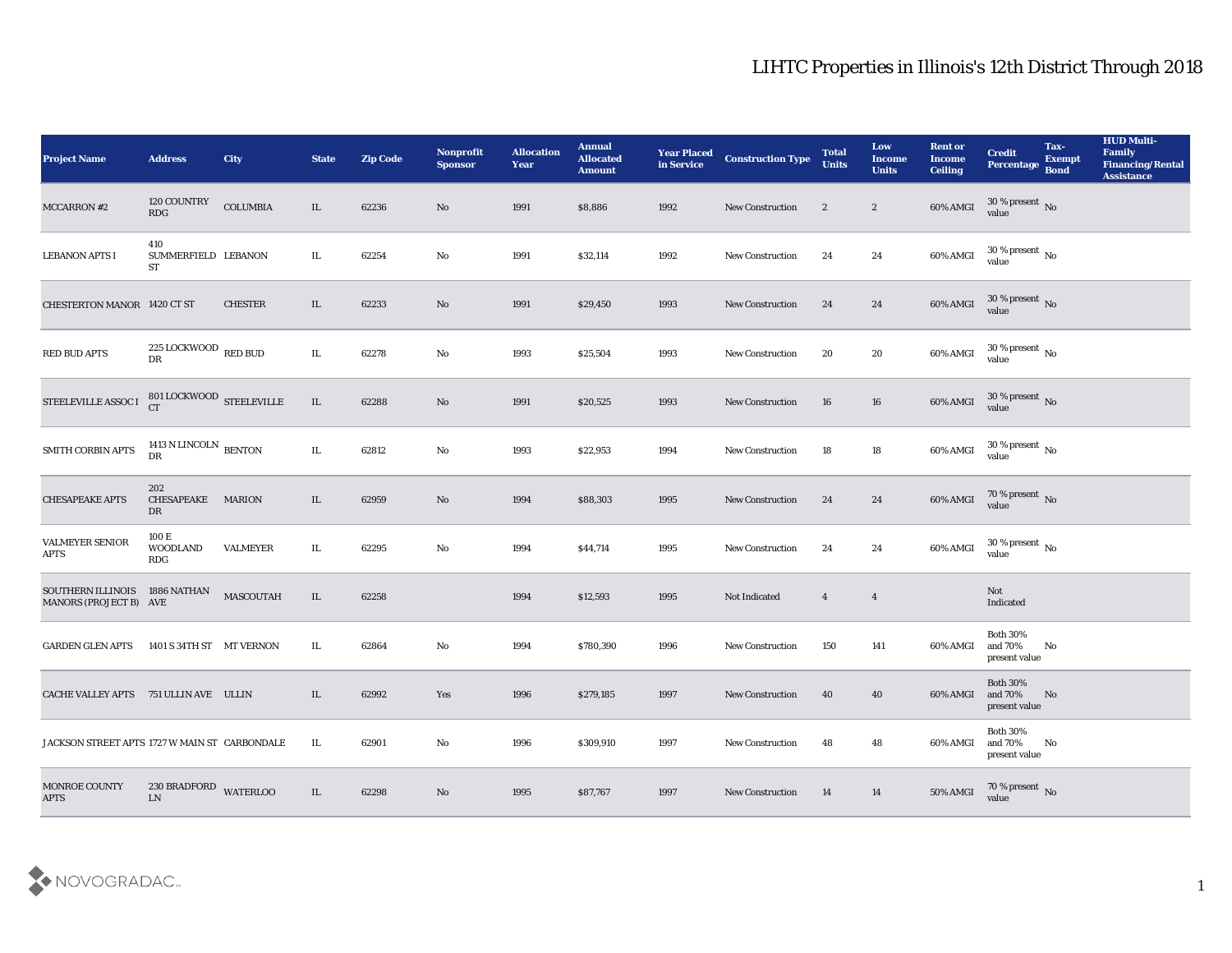| <b>Project Name</b>                                            | <b>Address</b>                 | <b>City</b>                                      | <b>State</b> | <b>Zip Code</b> | Nonprofit<br><b>Sponsor</b> | <b>Allocation</b><br><b>Year</b> | <b>Annual</b><br><b>Allocated</b><br><b>Amount</b> | <b>Year Placed</b><br>in Service | <b>Construction Type</b> | <b>Total</b><br><b>Units</b> | Low<br><b>Income</b><br><b>Units</b> | <b>Rent or</b><br><b>Income</b><br><b>Ceiling</b> | <b>Credit</b><br><b>Percentage</b>          | Tax-<br><b>Exempt</b><br><b>Bond</b> | <b>HUD Multi-</b><br>Family<br><b>Financing/Rental</b><br><b>Assistance</b> |
|----------------------------------------------------------------|--------------------------------|--------------------------------------------------|--------------|-----------------|-----------------------------|----------------------------------|----------------------------------------------------|----------------------------------|--------------------------|------------------------------|--------------------------------------|---------------------------------------------------|---------------------------------------------|--------------------------------------|-----------------------------------------------------------------------------|
| ADAMS ST HOUSING<br><b>DEVELOPMENT</b>                         | 222 ADAMS ST GRANITE CITY      |                                                  | IL           |                 | No                          | 1997                             | \$168,696                                          | 1998                             | <b>New Construction</b>  | 26                           | 26                                   |                                                   | 70 % present $\,$ No $\,$<br>value          |                                      |                                                                             |
| SOUTHERN ILLINOIS<br><b>MANORS #3</b>                          | 1054 COOL<br><b>VALLEY DR</b>  | <b>BELLEVILLE</b>                                | IL           | 62220           | No                          | 1997                             | \$18,706                                           | 1998                             | <b>New Construction</b>  | $6\phantom{.}6$              | $6\phantom{.0}$                      | 60% AMGI                                          | <b>Both 30%</b><br>and 70%<br>present value | No                                   |                                                                             |
| <b>BIG MUDDY RIVER</b>                                         | 5 N SHAWNEE<br>DR              | MURPHYSBORO                                      | IL           | 62966           | Yes                         | 1996                             | \$212,211                                          | 1998                             | <b>New Construction</b>  | 60                           | 50                                   | 60% AMGI                                          | <b>Both 30%</b><br>and 70%<br>present value | No                                   |                                                                             |
| VINTAGE GARDEN<br><b>APTS</b>                                  | 2231 ADAMS ST GRANITE CITY     |                                                  | IL           | 62040           | No                          | 1997                             | \$168,696                                          | 1998                             | <b>New Construction</b>  | 26                           | 26                                   | 50% AMGI                                          | <b>Both 30%</b><br>and 70%<br>present value | No                                   |                                                                             |
| <b>BROADWAY PLACE</b><br>APTS                                  | AVE                            | 601 BROADWAY SOUTH ROXANA IL                     |              |                 | No                          | 1999                             | \$335,252                                          | 2000                             | <b>New Construction</b>  | 56                           | 56                                   | 60% AMGI                                          | <b>Both 30%</b><br>and 70%<br>present value | No                                   |                                                                             |
| CENTREVILLE COURTS                                             |                                | $100$ GRAMBLING CT $\,$ EAST SAINT LOUIS $\,$ IL |              | 62207           | No                          | 1998                             | \$1,023,398                                        | 2000                             | <b>New Construction</b>  | 120                          | 103                                  | 60% AMGI                                          | <b>Both 30%</b><br>and 70%<br>present value | No                                   |                                                                             |
| <b>HUMBOLDT SCHOOL</b><br><b>HOUSING</b><br><b>DEVELOPMENT</b> | 1028 E SIXTH ST ALTON          |                                                  | IL           | 62002           | Yes                         | 1999                             | \$416,123                                          | 2000                             | Acquisition and Rehab 44 |                              | 44                                   | 50% AMGI                                          | <b>Both 30%</b><br>and 70%<br>present value | No                                   |                                                                             |
| <b>HURRICANE CREEK</b><br><b>APTS</b>                          | 400 LOU ANN<br>DR              | <b>HERRIN</b>                                    | IL           | 62948           | Yes                         | 1999                             | \$177,571                                          | 2001                             | <b>New Construction</b>  | 24                           | 24                                   | 60% AMGI                                          | <b>Both 30%</b><br>and 70%<br>present value | No                                   |                                                                             |
| VALLEY RIDGE SENIOR 8805 BRADEN<br><b>COMMUNITY</b>            | DR                             | <b>CASEYVILLE</b>                                | IL           | 62232           | No                          | 2000                             | \$293,192                                          | 2001                             | <b>New Construction</b>  | 40                           | 40                                   | 60% AMGI                                          | <b>Both 30%</b><br>and 70%<br>present value | No                                   |                                                                             |
| <b>COLLEGE OAKES PARK</b>                                      | 1023 LAMAR<br>AVE              | MT VERNON                                        | $\rm IL$     | 62864           | No                          | 1999                             | \$539,154                                          | 2001                             | <b>New Construction</b>  | 50                           | 50                                   | 60% AMGI                                          | <b>Both 30%</b><br>and 70%<br>present value | No                                   |                                                                             |
| <b>GREENWOOD SENIOR</b><br><b>APTS</b>                         | 1026<br><b>GREENWOOD</b><br>ST | <b>MADISON</b>                                   | IL.          | 62060           | Yes                         | 2000                             | \$129,027                                          | 2001                             | <b>New Construction</b>  | 12                           | 12                                   | 60% AMGI                                          | <b>Both 30%</b><br>and 70%<br>present value | No                                   |                                                                             |
| <b>STOREY MANOR</b>                                            |                                | 40B MANOR DR COTTAGE HILLS IL                    |              | 62018           | $\rm\thinspace No$          | 2001                             | \$147,275                                          | 2001                             | Acquisition and Rehab 50 |                              | 50                                   | 60% AMGI                                          | $30\,\%$ present $\,$ No value              |                                      |                                                                             |
| <b>MAINSTAY CENTER</b>                                         | 1218 19TH ST                   | <b>GRANITE CITY</b>                              | IL           | 62040           | $\rm\thinspace No$          | 2001                             | \$143,225                                          | 2002                             | <b>New Construction</b>  | 12                           | 12                                   | <b>50% AMGI</b>                                   | <b>Both 30%</b><br>and 70%<br>present value | No                                   |                                                                             |

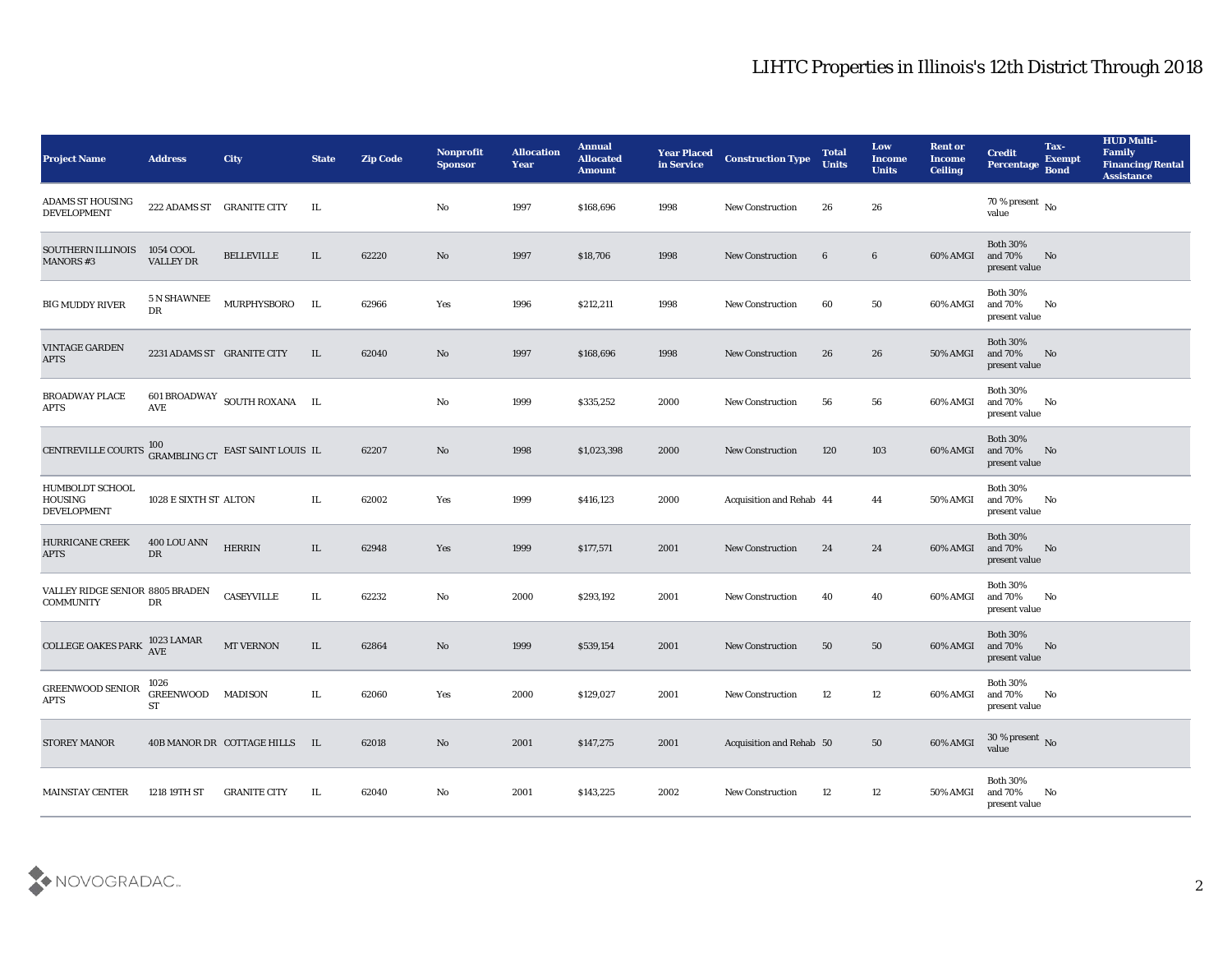| <b>Project Name</b>                                                     | <b>Address</b>                  | <b>City</b>                        | <b>State</b> | <b>Zip Code</b> | Nonprofit<br><b>Sponsor</b> | <b>Allocation</b><br><b>Year</b> | <b>Annual</b><br><b>Allocated</b><br><b>Amount</b> | <b>Year Placed</b><br>in Service | <b>Construction Type</b>        | <b>Total</b><br><b>Units</b> | Low<br><b>Income</b><br><b>Units</b> | <b>Rent or</b><br><b>Income</b><br><b>Ceiling</b> | <b>Credit</b><br><b>Percentage</b>          | Tax-<br><b>Exempt</b><br><b>Bond</b> | <b>HUD Multi-</b><br>Family<br><b>Financing/Rental</b><br><b>Assistance</b> |
|-------------------------------------------------------------------------|---------------------------------|------------------------------------|--------------|-----------------|-----------------------------|----------------------------------|----------------------------------------------------|----------------------------------|---------------------------------|------------------------------|--------------------------------------|---------------------------------------------------|---------------------------------------------|--------------------------------------|-----------------------------------------------------------------------------|
| PARSONS PLACE                                                           |                                 | 1060 N 18TH ST EAST SAINT LOUIS IL |              |                 | Yes                         | 2000                             | \$1,654,290                                        | 2002                             | <b>New Construction</b>         | 174                          | 174                                  | 60% AMGI                                          | <b>Both 30%</b><br>and 70%<br>present value | No                                   |                                                                             |
| <b>ST CLARE'S VILLA</b>                                                 | 915 E FIFTH ST ALTON            |                                    | IL           | 62002           | Yes                         | 2000                             | \$900,000                                          | 2002                             | Acquisition and Rehab 65        |                              | 64                                   | 60% AMGI                                          | <b>Both 30%</b><br>and 70%<br>present value | No                                   |                                                                             |
| <b>CAMBRIDGE HOUSE</b><br>OF O'FALLON                                   | 844<br>CAMBRIDGE<br><b>BLVD</b> | <b>O FALLON</b>                    | IL           | 62269           | No                          | 2001                             | \$565,773                                          | 2003                             | <b>New Construction</b>         | 103                          | 103                                  | 60% AMGI                                          | <b>Both 30%</b><br>and 70%<br>present value | No                                   |                                                                             |
| <b>HAMPTON PLACE</b>                                                    | 1439 PEARL ST                   | ALTON                              | IL           | 62002           | No                          | 2001                             | \$355,571                                          | 2003                             | <b>New Construction</b>         | 30                           | 27                                   | 60% AMGI                                          | <b>Both 30%</b><br>and 70%<br>present value | No                                   |                                                                             |
| <b>MARIAN HEIGHTS</b><br><b>APTS</b>                                    | 20 MARIAN<br><b>HEIGHTS DR</b>  | <b>ALTON</b>                       | IL           | 62002           | No                          | 2002                             | \$337,906                                          | 2003                             | Acquisition and Rehab 128       |                              | 128                                  | 60% AMGI                                          | <b>Both 30%</b><br>and 70%<br>present value | No                                   |                                                                             |
| <b>ALTON SQUARE APTS</b>                                                | 1 WOODVIEW<br><b>CT</b>         | <b>ALTON</b>                       | IL           | 62002           | Yes                         | 2001                             | \$322,021                                          | 2003                             | <b>New Construction</b>         | 42                           | 42                                   | 60% AMGI                                          | <b>Both 30%</b><br>and 70%<br>present value | No                                   |                                                                             |
| <b>STRAWBERRY</b><br><b>MEADOWS</b>                                     | 1100<br>DR                      | STRAWBERRY WEST FRANKFORT IL       |              | 62896           | No                          | 2002                             | \$318,396                                          | 2003                             | <b>New Construction</b>         | 42                           | 42                                   | 60% AMGI                                          | $70\%$ present No<br>value                  |                                      |                                                                             |
| CARBONDALE TOWER 810 W MILL ST CARBONDALE                               |                                 |                                    | IL           | 62901           | No                          | 2004                             | \$542,426                                          | 2004                             | Acquisition and Rehab 271       |                              | 271                                  | 60% AMGI                                          | <b>Both 30%</b><br>and 70%<br>present value | No                                   |                                                                             |
| CORNERSTONE PLACE 250 S LEWIS LN CARBONDALE                             |                                 |                                    | IL           | 62901           | No                          | 2002                             | \$436,708                                          | 2004                             | <b>Acquisition and Rehab 74</b> |                              | 74                                   | 60% AMGI                                          | <b>Both 30%</b><br>and 70%<br>present value | No                                   |                                                                             |
| <b>COTTAGE OF</b><br>CATHEDRAL SQUARE 305 S FIRST ST BELLEVILLE<br>APTS |                                 |                                    | IL           | 62220           |                             | 2013                             | \$644,000                                          | Insufficient<br>Data             | Not Indicated                   | 32                           | 32                                   |                                                   | Not<br>Indicated                            |                                      |                                                                             |
| <b>RIVER TO RIVER OF</b><br>ANNA, SLF                                   | 151 DENNY DR ANNA               |                                    | IL           | 62906           |                             | 2010                             | \$3,675,565                                        | Insufficient<br>Data             | Not Indicated                   | 50                           | 35                                   |                                                   | <b>TCEP</b> only                            |                                      |                                                                             |
| <b>SHAWNEE VILLAGE</b>                                                  | 1304 W BLVD ST MARION           |                                    | IL           | 62959           |                             | 2013                             | \$1,450,000                                        | Insufficient<br>Data             | Not Indicated                   | $6\phantom{.0}$              | $\boldsymbol{6}$                     |                                                   | Not<br>Indicated                            |                                      |                                                                             |
| <b>BREDE APTS</b>                                                       | 805 N CHARLES<br><b>ST</b>      | <b>BELLEVILLE</b>                  | IL           | 62220           |                             | 1987                             | \$9,152                                            | 1987                             | Not Indicated                   | $\overline{4}$               | $\overline{4}$                       |                                                   | Not<br>Indicated                            |                                      |                                                                             |

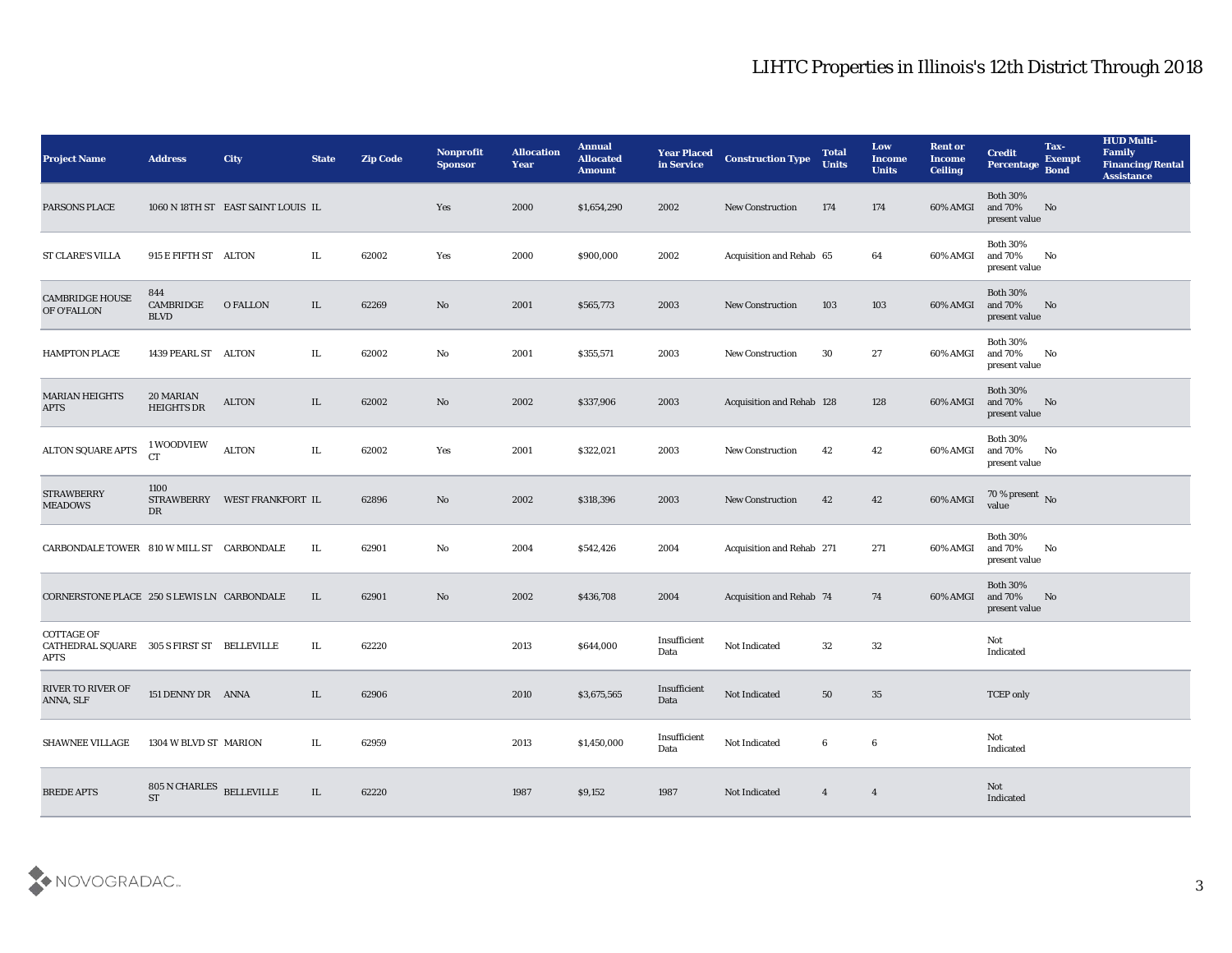| <b>Project Name</b>                                                     | <b>Address</b>                        | <b>City</b>                      | <b>State</b> | <b>Zip Code</b> | Nonprofit<br><b>Sponsor</b> | <b>Allocation</b><br>Year | <b>Annual</b><br><b>Allocated</b><br><b>Amount</b> | <b>Year Placed<br/>in Service</b> | <b>Construction Type</b> | <b>Total</b><br><b>Units</b> | Low<br><b>Income</b><br><b>Units</b> | <b>Rent or</b><br><b>Income</b><br><b>Ceiling</b> | <b>Credit</b><br>Percentage        | Tax-<br><b>Exempt</b><br><b>Bond</b> | <b>HUD Multi-</b><br>Family<br><b>Financing/Rental</b><br><b>Assistance</b> |
|-------------------------------------------------------------------------|---------------------------------------|----------------------------------|--------------|-----------------|-----------------------------|---------------------------|----------------------------------------------------|-----------------------------------|--------------------------|------------------------------|--------------------------------------|---------------------------------------------------|------------------------------------|--------------------------------------|-----------------------------------------------------------------------------|
| 1234-36 MADISON                                                         | 1234 MADISON MADISON<br>AVE           |                                  | IL.          | 62060           |                             | 1988                      | \$8,693                                            | 1988                              | Not Indicated            | 20                           | 20                                   |                                                   | Not<br>Indicated                   |                                      |                                                                             |
| <b>JSB APTS</b>                                                         | 7 KIRCHER PL<br>$\operatorname{REAR}$ | $\textbf{BELLEVILLE}$            | IL           | 62220           |                             | 1988                      | \$8,731                                            | 1988                              | Not Indicated            | $\overline{4}$               | $\overline{4}$                       |                                                   | Not<br>Indicated                   |                                      |                                                                             |
| <b>KARNAK APTS</b>                                                      | 201 ILLINOIS<br>AVE                   | <b>MOUND CITY</b>                | $\rm IL$     | 62963           |                             | 1988                      | \$7,546                                            | 1988                              | Not Indicated            | 8                            | 8                                    |                                                   | Not<br>Indicated                   |                                      |                                                                             |
| <b>KNOLLWOOD APTS</b>                                                   | 112 LEIGH AVE ANNA                    |                                  | IL           | 62906           |                             | 1988                      | \$25,311                                           | 1988                              | Not Indicated            | 16                           | 16                                   |                                                   | Not<br>Indicated                   |                                      |                                                                             |
| RED BUD APTS II                                                         | 575 COUNTRY<br><b>CLUB DR</b>         | <b>RED BUD</b>                   | IL           | 62278           |                             | 1988                      | \$28,087                                           | 1988                              | Not Indicated            | 20                           | 20                                   |                                                   | Not<br>Indicated                   |                                      |                                                                             |
| <b>TAMMS FRONT</b><br>STREET APTS                                       | 306 FRONT ST TAMMS                    |                                  | IL           | 62988           |                             | 1988                      | \$7,546                                            | 1988                              | Not Indicated            | $6\phantom{.}6$              | $6\phantom{.0}$                      |                                                   | Not<br>Indicated                   |                                      |                                                                             |
| <b>VILLAGE PLACE APTS</b>                                               | 304 COOPER DR CAHOKIA                 |                                  | IL.          | 62206           |                             | 1988                      | \$40,961                                           | 1988                              | Not Indicated            | 22                           | 22                                   |                                                   | Not<br>Indicated                   |                                      |                                                                             |
| <b>BREDE TOWERS</b><br>SOUTH                                            | 1000 S HIGH ST BELLEVILLE             |                                  | IL           | 62220           |                             | 1989                      | \$35,640                                           | 1989                              | Not Indicated            | 18                           | 18                                   |                                                   | Not<br>Indicated                   |                                      |                                                                             |
| CHERRY STREET APTS 526 CHERRY ST LEBANON                                |                                       |                                  | IL           | 62254           |                             | 1989                      | \$3,209                                            | 1989                              | Not Indicated            | 3                            | 3                                    |                                                   | Not<br>Indicated                   |                                      |                                                                             |
| <b>MARTIN</b><br><b>LAMPLIGHTER (MT</b><br><b>VERNON)</b>               | 902 SALEM RD MT VERNON                |                                  | IL           |                 |                             | 1989                      | \$15,187                                           | 1989                              | Not Indicated            | 12                           | 12                                   |                                                   | Not<br>Indicated                   |                                      |                                                                             |
| <b>VILLAGE APTS OF</b><br><b>SPARTA</b>                                 | 215 W<br>STEVENSON DR SPARTA          |                                  | $\rm IL$     | 62286           |                             | 1989                      | \$35,915                                           | 1989                              | Not Indicated            | 24                           | 24                                   |                                                   | Not<br>Indicated                   |                                      |                                                                             |
| HERITAGE WOODS OF $\,$ 1302 BAILEY LN $\,$ BENTON $\,$<br><b>BENTON</b> |                                       |                                  | IL           | 62812           | $\mathbf{N}\mathbf{o}$      | 1999                      | \$198,307                                          | 2004                              | <b>New Construction</b>  | 100                          | 90                                   | $60\%$ AMGI                                       | $30\,\%$ present $\,$ No value     |                                      |                                                                             |
| <b>MANORS AT MASON</b><br><b>WOODS</b>                                  |                                       | 205 ILLINOIS ST PINCKNEYVILLE IL |              | 62274           | $\rm\, No$                  | 2001                      | \$89,032                                           | 2004                              | New Construction         | 30                           | $30\,$                               | 60% AMGI                                          | 70 % present $\,$ No $\,$<br>value |                                      |                                                                             |

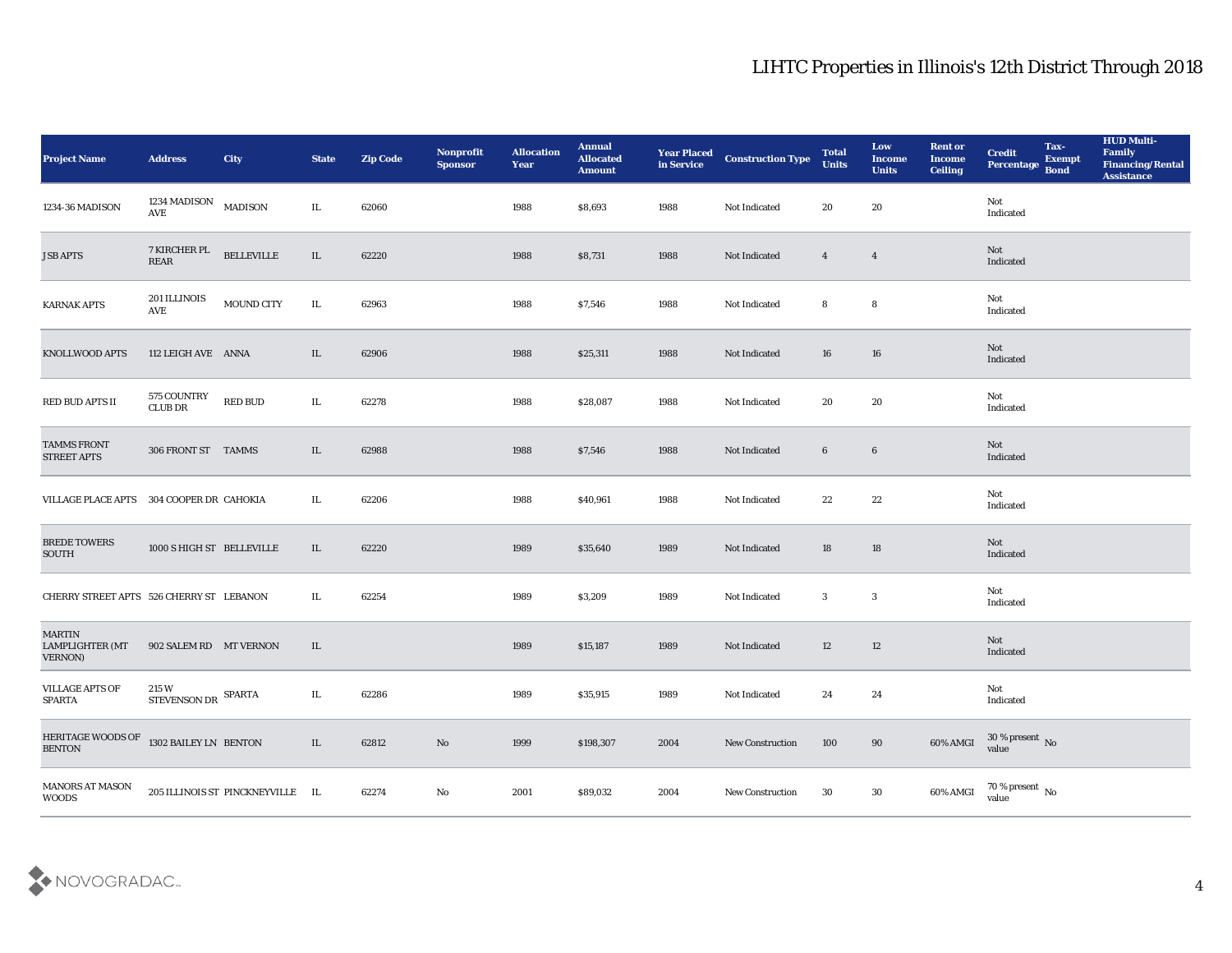| <b>Project Name</b>                         | <b>Address</b>                          | <b>City</b>                        | <b>State</b> | <b>Zip Code</b> | Nonprofit<br><b>Sponsor</b> | <b>Allocation</b><br><b>Year</b> | <b>Annual</b><br><b>Allocated</b><br><b>Amount</b> | <b>Year Placed</b><br>in Service | <b>Construction Type</b> | <b>Total</b><br><b>Units</b> | Low<br><b>Income</b><br><b>Units</b> | <b>Rent or</b><br><b>Income</b><br><b>Ceiling</b> | <b>Credit</b><br>Percentage                 | Tax-<br><b>Exempt</b><br><b>Bond</b> | <b>HUD Multi-</b><br>Family<br><b>Financing/Rental</b><br><b>Assistance</b> |
|---------------------------------------------|-----------------------------------------|------------------------------------|--------------|-----------------|-----------------------------|----------------------------------|----------------------------------------------------|----------------------------------|--------------------------|------------------------------|--------------------------------------|---------------------------------------------------|---------------------------------------------|--------------------------------------|-----------------------------------------------------------------------------|
| WASHINGTON<br><b>AVENUE APTS</b>            | 1530 MARKET<br><b>ST</b>                | <b>MADISON</b>                     | IL           | 62060           | No                          | 2002                             | \$1,282,269                                        | 2004                             | <b>New Construction</b>  | 84                           | 84                                   | 60% AMGI                                          | $70\,\%$ present $\,$ No value              |                                      |                                                                             |
| CENTRAL CITY APTS                           | 1421 BOWMAN<br><b>ST</b>                | EAST SAINT LOUIS IL                |              | 62205           | No                          | 2003                             | \$966,852                                          | 2005                             | <b>New Construction</b>  | 84                           | 84                                   | 60% AMGI                                          | <b>Both 30%</b><br>and 70%<br>present value | No                                   |                                                                             |
| <b>HAMPTON PLACE</b><br><b>EXTENSION II</b> | 1439 PEARL ST ALTON                     |                                    | IL           | 62002           | No                          | 2003                             | \$390,746                                          | 2005                             | <b>New Construction</b>  | 26                           | 23                                   | 60% AMGI                                          | $70\%$ present No<br>value                  |                                      |                                                                             |
| LITTLE EGYPT<br><b>ESTATES</b>              | 1600 MORGAN<br>AVE                      | <b>MARION</b>                      | IL           | 62959           | No                          | 2004                             | \$200,000                                          | 2005                             | <b>New Construction</b>  | 42                           | 42                                   | 60% AMGI                                          | $70\,\%$ present $\,$ No value              |                                      |                                                                             |
| PARSONS PLACE<br>PHASE II                   |                                         | 1060 N 18TH ST EAST SAINT LOUIS IL |              |                 | Yes                         | 2003                             | \$1,090,997                                        | 2005                             | <b>New Construction</b>  | 102                          | 102                                  | 60% AMGI                                          | $70\,\%$ present $\,$ No value              |                                      |                                                                             |
| WINDHAM TERRACE<br>APTS                     | 2701 WINDHAM WOOD RIVER<br>TER DR       |                                    | IL           | 62095           | No                          | 2003                             | \$461,843                                          | 2005                             | <b>New Construction</b>  | 60                           | 60                                   | 60% AMGI                                          | $70\,\%$ present $\,$ No value              |                                      |                                                                             |
| <b>BISSELL APTS</b>                         | 1300 KLEIN AVE VENICE                   |                                    | IL           | 62090           | No                          | 2004                             | \$697,232                                          | 2005                             | Acquisition and Rehab 92 |                              | 92                                   | 60% AMGI                                          | <b>Both 30%</b><br>and 70%<br>present value | No                                   |                                                                             |
| PRAIRIE LIVING OF<br><b>CHAUTAUQUA</b>      | 955 VILLA CT                            | CARBONDALE                         | IL           | 62901           | Yes                         | 2002                             | \$576,241                                          | 2005                             | <b>New Construction</b>  | 75                           | 67                                   | 60% AMGI                                          | <b>Both 30%</b><br>and 70%<br>present value | No                                   |                                                                             |
| <b>CEDAR POINTE</b>                         | 1900 S TENTH<br><b>ST</b>               | $\operatorname{MT}$ VERNON         | IL           | 62864           | No                          | 2003                             | \$349,939                                          | 2005                             | <b>New Construction</b>  | 42                           | 42                                   | 60% AMGI                                          | <b>Both 30%</b><br>and 70%<br>present value | No                                   |                                                                             |
| <b>EAST BANK POINTE</b>                     | 4010<br><b>MCCALLUM</b>                 | EAST SAINT LOUIS IL                |              |                 | No                          | 2005                             | \$730,000                                          | 2006                             | <b>New Construction</b>  | 50                           | 45                                   | 60% AMGI                                          | $70\,\%$ present $\,$ No value              |                                      |                                                                             |
| <b>CHESTNUT MADISON</b><br><b>RECOVERY</b>  | 604 STATE ST                            | <b>MADISON</b>                     | IL           | 62060           | No                          | 2006                             | \$334,097                                          | 2007                             | <b>New Construction</b>  | 32                           | 32                                   | 60% AMGI                                          | 70 % present No<br>value                    |                                      |                                                                             |
| <b>HERRIN PINEVIEW</b><br><b>APTS</b>       | 701 FILLMORE<br>$\mathbf{S} \mathbf{Q}$ | <b>HERRIN</b>                      | IL           | 62948           | No                          | 2006                             | \$565,593                                          | 2007                             | <b>New Construction</b>  | 50                           | 50                                   | 60% AMGI                                          | $70\,\%$ present $\,$ No value              |                                      |                                                                             |
| MANOR AT CRAIG<br><b>FARMS</b>              | 3030 STATE ST CHESTER                   |                                    | IL           | 62233           | $\rm\, No$                  | 2006                             | \$190,418                                          | 2007                             | New Construction         | 40                           | 40                                   | 60% AMGI                                          | $70\,\%$ present $\,$ No value              |                                      |                                                                             |

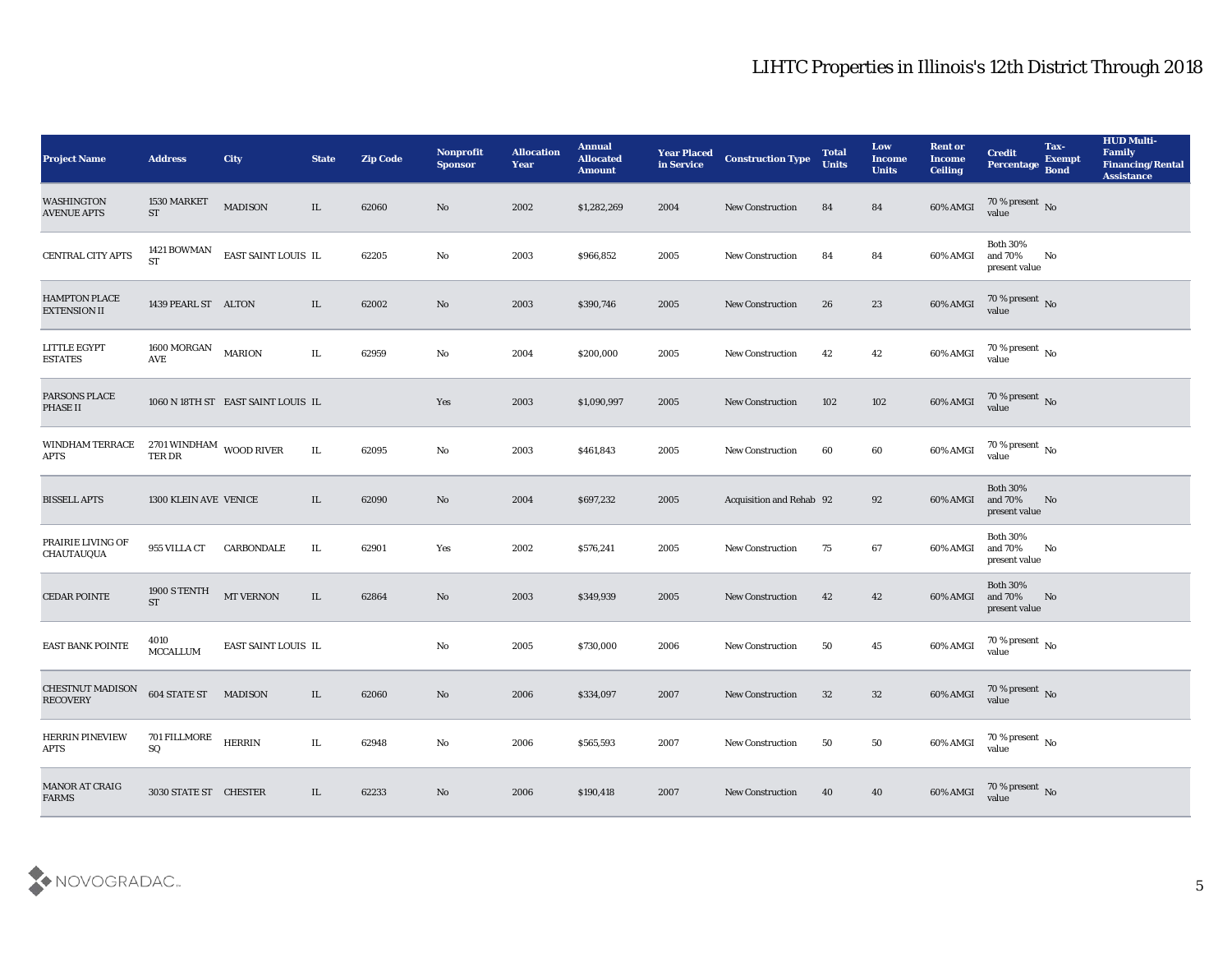| Project Name                                | <b>Address</b>                                  | City              | <b>State</b> | <b>Zip Code</b> | Nonprofit<br><b>Sponsor</b> | <b>Allocation</b><br><b>Year</b> | <b>Annual</b><br><b>Allocated</b><br><b>Amount</b> | <b>Year Placed</b><br>in Service | <b>Construction Type</b> | <b>Total</b><br><b>Units</b> | Low<br><b>Income</b><br><b>Units</b> | <b>Rent or</b><br><b>Income</b><br><b>Ceiling</b> | <b>Credit</b><br>Percentage                                                         | Tax-<br><b>Exempt</b><br><b>Bond</b> | <b>HUD Multi-</b><br>Family<br><b>Financing/Rental</b><br><b>Assistance</b> |
|---------------------------------------------|-------------------------------------------------|-------------------|--------------|-----------------|-----------------------------|----------------------------------|----------------------------------------------------|----------------------------------|--------------------------|------------------------------|--------------------------------------|---------------------------------------------------|-------------------------------------------------------------------------------------|--------------------------------------|-----------------------------------------------------------------------------|
| <b>MADISON SENIOR</b><br>APTS               | 1601 MARKET<br><b>ST</b>                        | MADISON           | IL           | 62060           | No                          | 2004                             | \$155,747                                          | 2007                             | <b>New Construction</b>  | 14                           | 14                                   | 60% AMGI                                          | 70 % present No<br>value                                                            |                                      |                                                                             |
| <b>ALTON POINTE</b>                         | 100 SULLIVAN<br>DR                              | <b>ALTON</b>      | IL           | 62002           | No                          | 2006                             | \$975,608                                          | 2008                             | <b>New Construction</b>  | 84                           | 71                                   | 60% AMGI                                          | $70\,\%$ present $\,$ No value                                                      |                                      |                                                                             |
| MT VERNON SENIOR<br><b>BUILDING</b>         | $4260\ {\rm HERITAGE}$ MT VERNON<br>AVE         |                   | IL           | 62864           | No                          | 2006                             | \$440,408                                          | 2008                             | New Construction         | 50                           | 50                                   | 60% AMGI                                          | $\begin{array}{c} 70\text{ %} \text{present} \\ \text{value} \end{array} \text{No}$ |                                      |                                                                             |
| <b>ROME MEADOWS</b>                         | 99 ROME MDWS DIX                                |                   | IL           | 62830           | No                          | 2006                             | \$2,593,568                                        | 2008                             | Acquisition and Rehab 95 |                              | 95                                   | 60% AMGI                                          | <b>Both 30%</b><br>and 70%<br>present value                                         | No                                   |                                                                             |
| <b>HUNTER'S TRACE</b><br><b>SUBDIVISION</b> | 1036 HUNTERS<br>${\rm CIR}$                     | <b>BENTON</b>     | IL           | 62812           | $\rm\thinspace No$          | 2007                             | \$521,091                                          | 2009                             | <b>New Construction</b>  | 32                           | 32                                   | 50% AMGI                                          | 70 % present $\,$ No $\,$<br>value                                                  |                                      |                                                                             |
| <b>MADISON AVENUE</b><br><b>APTS</b>        | $511\,\mathrm{E}\,\mathrm{MONROE}$<br><b>ST</b> | DU QUOIN          | IL           | 62832           | No                          | 2006                             | \$5,135,906                                        | 2009                             | <b>New Construction</b>  | 50                           | 50                                   | 50% AMGI                                          | $70\,\%$ present $\,$ No value                                                      |                                      |                                                                             |
| MEACHUM CROSSING<br>APTS                    | 1038 JAMES<br><b>GRAY ST</b>                    | <b>VENICE</b>     | IL           | 62090           | No                          | 2007                             | \$1,243,389                                        | 2009                             | <b>New Construction</b>  | 78                           | 70                                   | 60% AMGI                                          | $70\,\%$ present $\;$ No value                                                      |                                      |                                                                             |
| <b>WINGATE MANOR I</b>                      | 161 WINGATE<br><b>BLVD</b>                      | <b>SHILOH</b>     | IL           | 62221           | No                          | 2007                             | \$570,415                                          | 2010                             | <b>New Construction</b>  | 48                           | 48                                   | 60% AMGI                                          | $70\,\%$ present $\,$ No value                                                      |                                      |                                                                             |
| <b>BELLA VISTA APTS</b><br>(SENIOR)         | 103 DEBRA LN WATERLOO                           |                   | IL           | 62298           | No                          | 2008                             | \$171,245                                          | 2010                             | Acquisition and Rehab 32 |                              | 32                                   | 60% AMGI                                          | <b>Both 30%</b><br>and 70%<br>present value                                         | No                                   |                                                                             |
| <b>BELLA VISTA APTS</b><br>(FAMILY)         | 100 DEBRA LN WATERLOO                           |                   | IL           | 62298           | No                          | 2008                             | \$211,471                                          | 2010                             | Acquisition and Rehab 44 |                              | 44                                   | 60% AMGI                                          | $30\,\%$ present $\,$ No value                                                      |                                      |                                                                             |
| WILLIAMSBURG APTS                           | 6900 W MAIN<br><b>ST</b>                        | <b>BELLEVILLE</b> | IL           | 62223           |                             | 2010                             | \$192,199                                          | 2011                             | Not Indicated            | 88                           | 88                                   |                                                   | Not<br>Indicated                                                                    |                                      |                                                                             |
| <b>VILLAS OF</b><br><b>CARBONDALE</b>       | 1601 NEW ERA<br>RD                              | CARBONDALE        | $\;$ IL      | 62901           | $\rm\thinspace No$          | 2010                             | \$5,174,483                                        | 2011                             | <b>New Construction</b>  | 50                           | 48                                   | 60% AMGI                                          | $70\,\%$ present $\,$ No value                                                      |                                      |                                                                             |
| SINAI VILLAGE                               | 1200 ST LOUIS<br>AVE                            | EAST ST LOUIS     | IL           | 62201           |                             | 2009                             | \$1,000                                            | 2011                             | Not Indicated            | $30\,$                       | 30                                   |                                                   | $\mathbf{Not}$<br>Indicated                                                         |                                      |                                                                             |

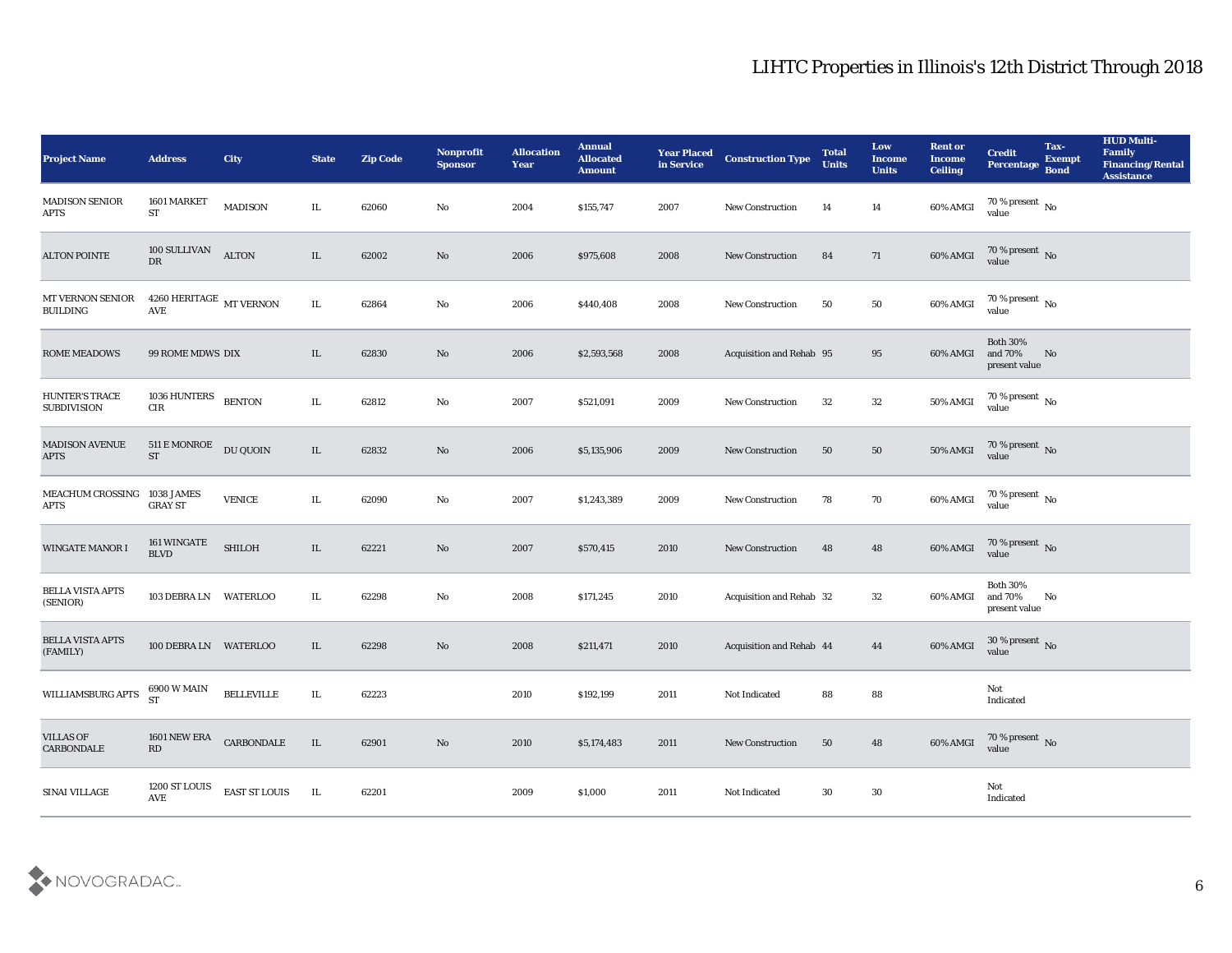| <b>Project Name</b>                                                | <b>Address</b>                | <b>City</b>       | <b>State</b> | <b>Zip Code</b> | Nonprofit<br><b>Sponsor</b> | <b>Allocation</b><br>Year | <b>Annual</b><br><b>Allocated</b><br><b>Amount</b> | <b>Year Placed</b><br>in Service | <b>Construction Type</b>                             | <b>Total</b><br><b>Units</b> | Low<br><b>Income</b><br><b>Units</b> | <b>Rent or</b><br><b>Income</b><br><b>Ceiling</b> | <b>Credit</b><br>Percentage Bond | Tax-<br><b>Exempt</b> | <b>HUD Multi-</b><br>Family<br><b>Financing/Rental</b><br><b>Assistance</b> |
|--------------------------------------------------------------------|-------------------------------|-------------------|--------------|-----------------|-----------------------------|---------------------------|----------------------------------------------------|----------------------------------|------------------------------------------------------|------------------------------|--------------------------------------|---------------------------------------------------|----------------------------------|-----------------------|-----------------------------------------------------------------------------|
| <b>RIVER TO RIVER</b><br><b>COMMUNITY OF</b><br><b>MARION</b>      | 1515 E<br>DEYOUNG ST          | <b>MARION</b>     | IL           | 62959           | No                          | 2009                      | \$253,547                                          | 2011                             | <b>New Construction</b>                              | 50                           | 50                                   | 60% AMGI                                          | $30\,\%$ present $\,$ No value   |                       |                                                                             |
| KNOLLWOOD<br>RETIREMENT CENTER KNOLLWOOD<br><b>ST CLAIR</b>        | 912<br><b>VILLAGE RD</b>      | <b>CASEYVILLE</b> | IL.          | 62232           | No                          | 2006                      | \$322,195                                          | 2011                             | <b>New Construction</b>                              | 98                           | 83                                   | 60% AMGI                                          | $30\,\%$ present $\,$ No value   |                       |                                                                             |
| <b>HAMPTON PLACE</b><br><b>THREE</b>                               | 1200<br>HIGHLAND AVE ALTON    |                   | IL           | 62002           |                             | 2011                      | \$786,343                                          | 2011                             | Not Indicated                                        | 30                           | 30                                   |                                                   | Not<br>Indicated                 |                       |                                                                             |
| COUNTRYSIDE<br>VILLAGE II (CAMBRIA)                                | 102 RALPH ST CAMBRIA          |                   | IL.          | 62915           |                             | 2011                      | \$139,601                                          | 2012                             | Not Indicated                                        | 23                           | 23                                   |                                                   | Not<br>Indicated                 |                       |                                                                             |
| <b>GATEWAY APTS</b>                                                | 1676 MARKET<br><b>ST</b>      | <b>MADISON</b>    | IL           | 62060           |                             | 2010                      | \$1,715,566                                        | 2012                             | Not Indicated                                        | 78                           | 78                                   |                                                   | Not<br>Indicated                 |                       |                                                                             |
| COUNTRYSIDE<br><b>VILLAGE I (CAMBRIA)</b>                          | 102 RALPH ST CAMBRIA          |                   | IL.          | 62915           |                             | 1989                      | \$22,715                                           | 2012                             | Not Indicated                                        | 23                           | 23                                   |                                                   | Not<br>Indicated                 |                       |                                                                             |
| <b>MELMAR APTS</b>                                                 | 101 MELMAR CT SPARTA          |                   | IL           | 62286           |                             | 2011                      | \$609,745                                          | 2012                             | Not Indicated                                        | 40                           | 40                                   |                                                   | Not<br>Indicated                 |                       |                                                                             |
| <b>WOODLAWN APTS</b>                                               | 861 PIERCE SQ HERRIN          |                   | IL           | 62948           |                             | 2011                      | \$975,958                                          | 2013                             | Not Indicated                                        | 48                           | 48                                   |                                                   | Not<br>Indicated                 |                       |                                                                             |
| MILL STREET STATION 810 W MILL ST CARBONDALE                       |                               |                   | IL           | 62901           |                             | 2012                      | \$542,426                                          | 2014                             | Not Indicated                                        | 63                           | 62                                   |                                                   | Not<br>Indicated                 |                       |                                                                             |
| NORTHTOWN APTS                                                     | $1524\ \mathrm{MELMAR}$<br>DR | <b>SPARTA</b>     | IL.          | 62286           |                             | 2012                      | \$421,273                                          | 2014                             | Both New Construction $$\,16$$ and ${\rm A}/{\rm R}$ |                              | 16                                   | 60% AMGI                                          | $70\,\%$ present $\,$ No value   |                       | Yes                                                                         |
|                                                                    |                               |                   |              |                 |                             |                           |                                                    |                                  |                                                      |                              |                                      |                                                   |                                  |                       |                                                                             |
| 88 Projects Reported                                               |                               |                   |              |                 |                             |                           | \$48,242,919                                       |                                  |                                                      | 4,181                        | 4,061                                |                                                   |                                  |                       |                                                                             |
| Location: Illinois's 12th District (Congressional District, 116th) |                               |                   |              |                 |                             |                           |                                                    |                                  |                                                      |                              |                                      |                                                   |                                  |                       |                                                                             |